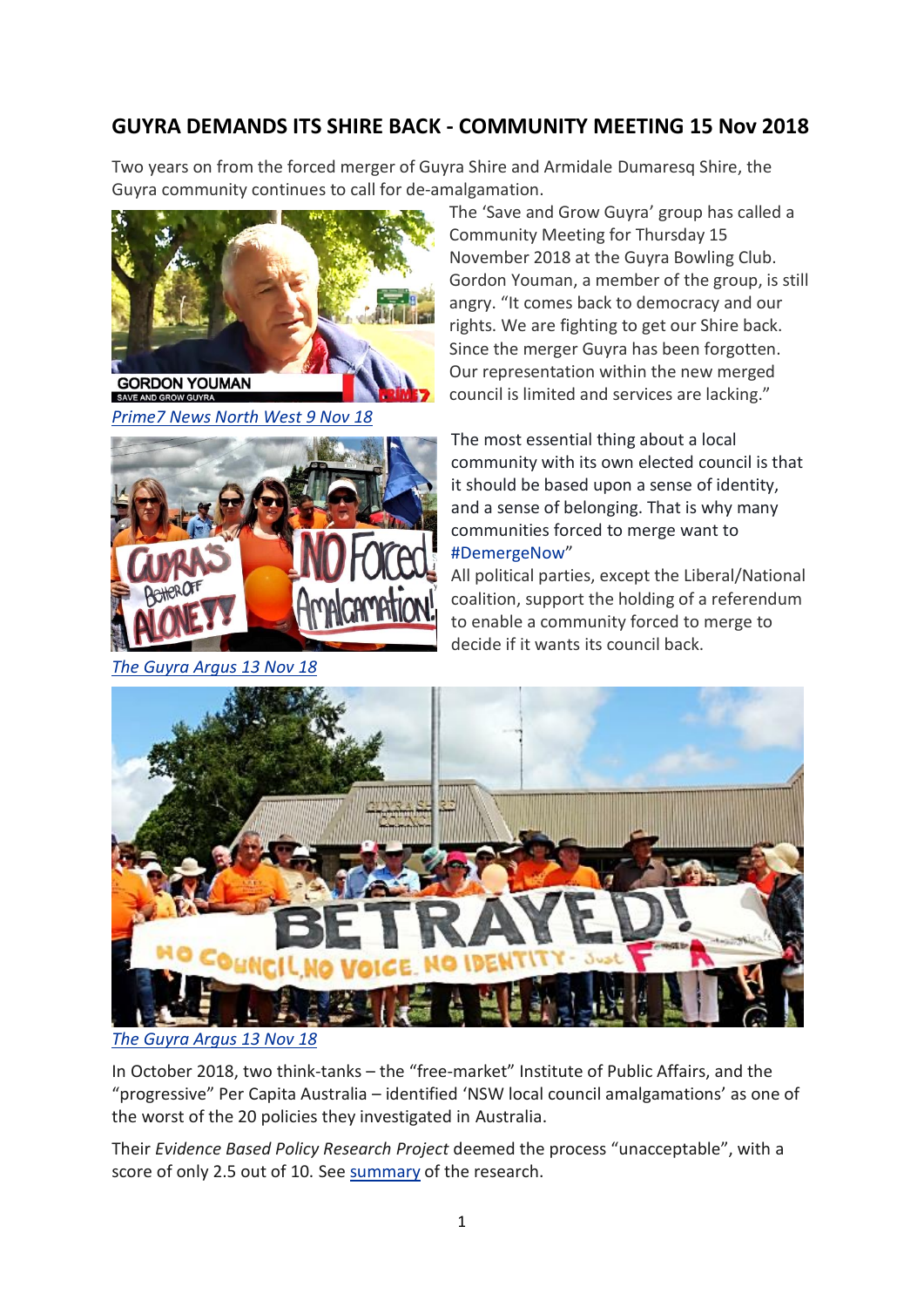

*[NBN News 15 Nov 2018](https://www.nbnnews.com.au/2018/11/15/guyra-residents-demalgamation-calls-backed-up-by-activist/?fbclid=IwAR0m5ejVvpKg3b0O05_sF3EQ7BMracJd2kaPZhkoA8GSsceJOomLCE2j9aE)*

Phil Jenkyn OAM, a member of 'Save Our Councils Coalition', is a guest speaker at the community meeting and will outline a five-step plan for Guyra to get its council back. "It's a total disgrace, the whole process of forced amalgamations has been found to be fatally flawed, so how can the Government argue against you having the right to have a referendum to decide the issue."

A large crowd turned up at the meeting on the evening of 15 November. Many felt betrayed by the State Liberal/National coalition, and were angry that they had not been listened to over the forced council amalgamation.



There were a number of speakers followed by a Q&A session. Speakers included Gordon Youman and Robert Gordon from the 'Save and Grow Guyra' group and guest speaker Phil Jenkyn from 'Save Our Councils Coalition'. There were also a number of speakers from the floor including Debra O'Brien from Country Labor.

Gordon Youman said that "we have been told lies by this Government – the whole process of forcing amalgamations was flawed." Robert Gordon added that "the Guyra community rose to the occasion with all those protest meetings and submissions that we made, but the Government failed to listen and is still failing to listen to us."

Phil Jenkyn addressed the meeting: "A local council is best able to make decisions about the needs of its local community, not large bureaucratic organisations or politicians in Macquarie Street."

"The State Government should do its job and properly fund rural roads and major infrastructure."

"There has never been worse policy development in this country than the Baird forced amalgamations policy, as demonstrated by recent research."

"To get your council back will require initially a petition of 10% of enrolled voters from the forcibly merged area, followed by a successful referendum. However, to get this you will